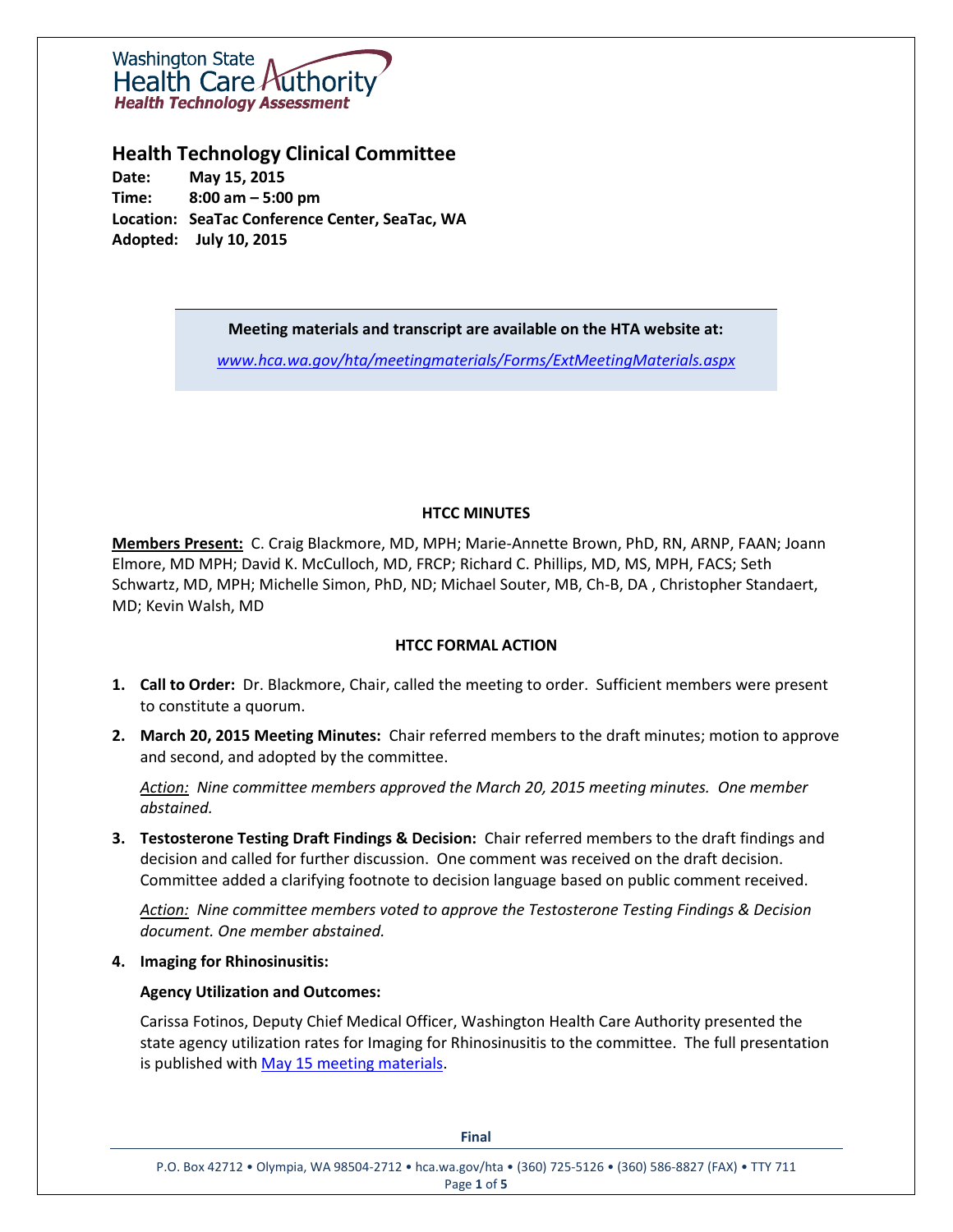# WA - Health Technology Clinical Committee Meeting March 20, 2015

# **Scheduled and Open Public Comments:**

The Chair called for public comments. No public comments were presented.

## **Vendor Report and HTCC Q & A:**

The Chair introduced the clinical expert for Rhinosinusitis, Amy Anstead, MD, Director of Rhinology and Endoscopic Skull Base Surgery, Virginia Mason Medical Center.

Teresa L. Rogstad, MPH, Hayes, Inc. presented the evidence review addressing Imaging for Rhinosinusitis. The full presentation is published with May 15, [meeting materials.](http://www.hca.wa.gov/hta/meetingmaterials/Forms/ExtMeetingMaterials.aspx)

## **HTCC Coverage Vote and Formal Action:**

#### *Committee Decision*

Based on the deliberations of key health outcomes, the committee decided that it had the most complete information: a comprehensive and current evidence report, public comments, and state agency utilization information. The committee concluded that the current evidence regarding imaging for Rhinosinusitis demonstrates that there is sufficient evidence to cover with conditions.

The committee considered all the evidence and gave greatest weight to the evidence it determined, based on objective factors, to be the most valid and reliable. Based on these findings, the committee voted to cover with conditions Imaging for Rhinosinusitis. [See transcript for full committee deliberations.]

## **HTCC Committee Coverage Determination Vote:**

|                            | <b>Not</b> | <b>Covered Under</b>      | Covered         |
|----------------------------|------------|---------------------------|-----------------|
|                            | Covered    | <b>Certain Conditions</b> | Unconditionally |
| Imaging for Rhinosinusitis |            | 10                        |                 |

#### *Discussion*

The chair called for discussion of conditions and evidence related to imaging for Rhinosinusitis. The committee identified potential conditions and moved to vote. The committee voted to cover with the following conditions:

#### *Action*

The committee checked for availability of Medicare national coverage decisions (NCDs). There are no NCDs for imaging for Rhinosinusitis.

The committee discussed identified guidelines and recommendations for imaging for Rhinosinusitis. These included:

American Academy of Allergy, Asthma, and Immunology/ American College of Allergy, Asthma & Immunology

American Academy of Otolaryngology Head and Neck Surgery Foundation

**Final** 

Page 2 of 4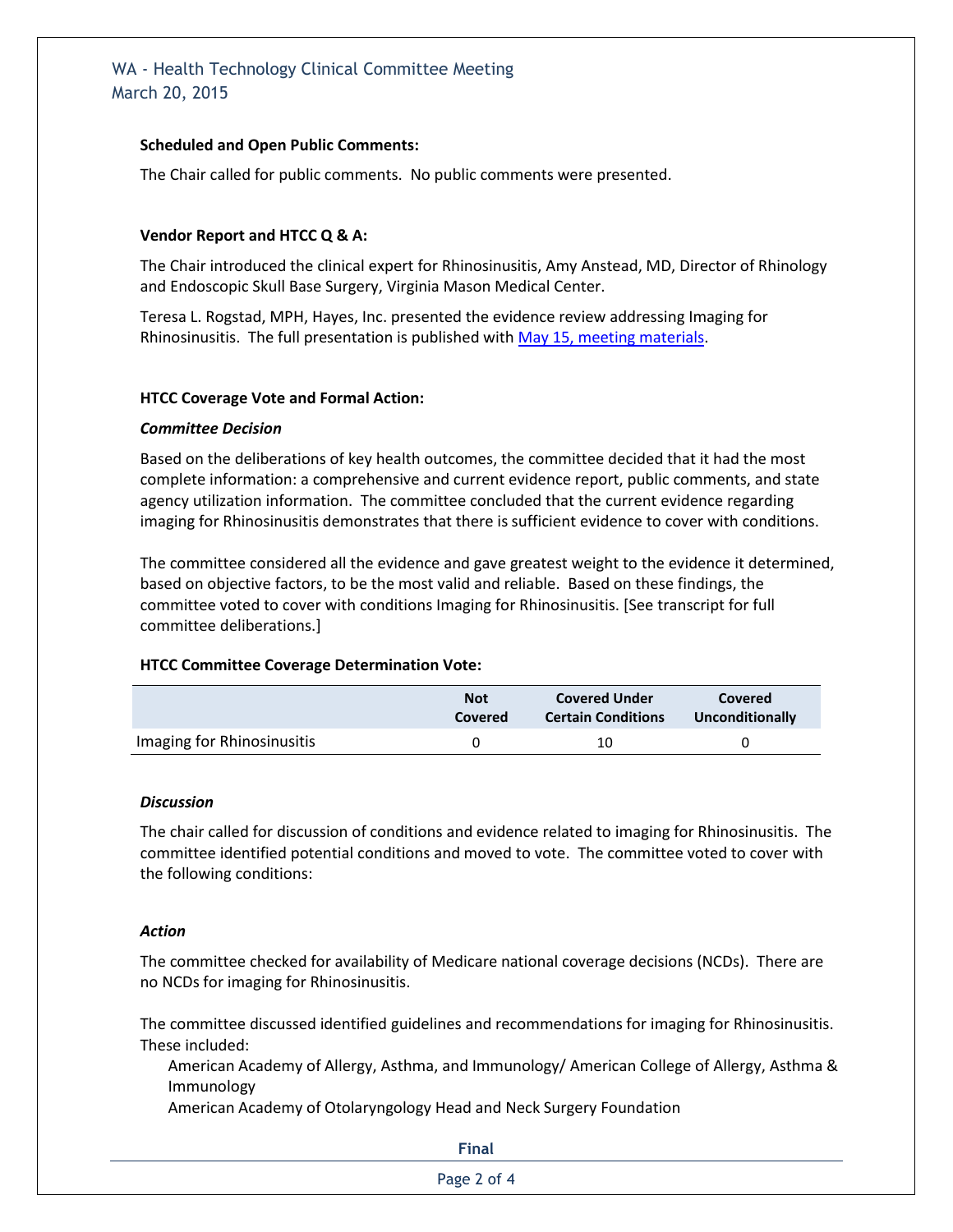WA - Health Technology Clinical Committee Meeting March 20, 2015

> American Academy of Pediatrics American College of Radiology Institute for Clinical Systems Improvement Infectious Diseases Society of America

The Chair noted consistency with the guidelines with differences due to interpretation of the evidence.

The committee Chair directed HTA staff to prepare a Findings and Decision document on imaging for Rhinosinusitis reflective of the majority vote for final approval at the next public meeting.

**6.** Daniel Lessler, MD, Chief Medical Officer, Washington Health Care Authority presented the state agency utilization rates for Bariatric Surgery to the committee. The full presentation is published with May 15 [meeting materials.](http://www.hca.wa.gov/hta/meetingmaterials/Forms/ExtMeetingMaterials.aspx)

## **Scheduled and Open Public Comments:**

The Chair called for public comments. Comments were provided by:

- Robert Michaelson, MD, PhD, FACS, FASMBS, President, WA State Chapter, American Society for Metabolic and Bariatric Surgery Diplomate, American Board of Obesity Medicine;
- Brian Sung, MD, Surgeon Director, Swedish Weight Loss Services, Access to Care representative, WA State Chapter of the American Society of Metabolic and Bariatric Surgery;
- Rob Portinga, patient, representative Obesity Action Coalition.

## **Vendor Report and HTCC Q & A:**

The Chair introduced the clinical expert for Bariatric Surgery, Richard John Lindquist, MD, Medical Director Swedish Weight Loss Services.

Daniel Ollendorf, PhD, ICER, Inc. presented the evidence review addressing Bariatric Surgery. The full presentation is published with May 15, [meeting materials.](http://www.hca.wa.gov/hta/meetingmaterials/Forms/ExtMeetingMaterials.aspx)

## **HTCC Coverage Vote and Formal Action:**

## *Committee Decision*

Based on the deliberations of key health outcomes, the committee decided that it had the most complete information: a comprehensive and current evidence report, public comments, and state agency utilization information. The committee concluded that the current evidence regarding bariatric surgery demonstrates that there is sufficient evidence to cover with conditions.

The committee considered all the evidence and gave greatest weight to the evidence it determined, based on objective factors, to be the most valid and reliable. Based on these findings, the committee voted to cover with conditions Bariatric Surgery. [See transcript for full committee deliberations.]

**Final**  Page 3 of 4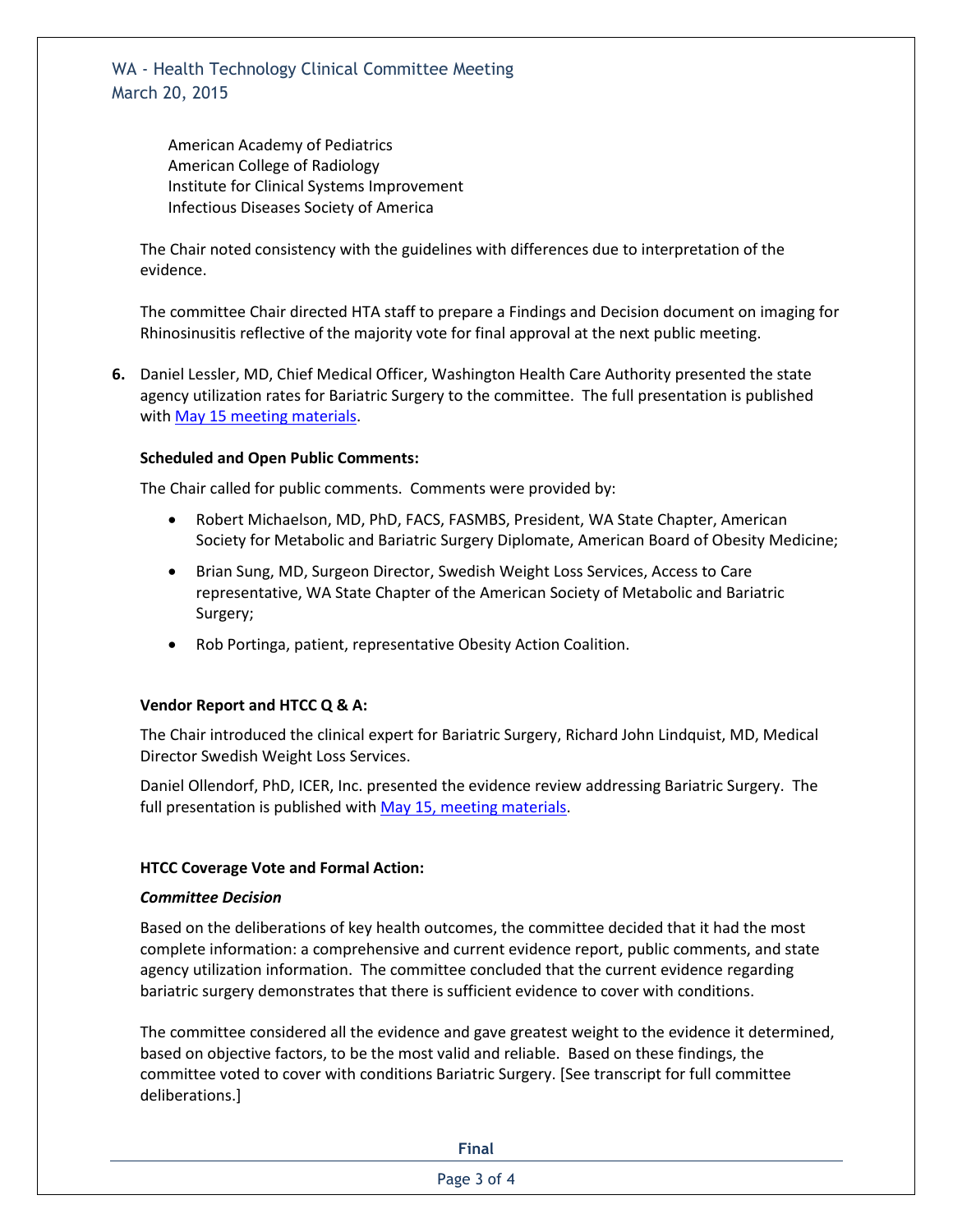# **HTCC Committee Coverage Determination Vote:**

|                          | <b>Not</b> | <b>Covered Under</b>      | Covered         |
|--------------------------|------------|---------------------------|-----------------|
|                          | Covered    | <b>Certain Conditions</b> | Unconditionally |
| <b>Bariatric Surgery</b> |            | 10                        |                 |

#### *Discussion*

The Chair called for discussion of conditions of coverage for Bariatric Surgery following the majority voting for coverage under certain conditions. The following conditions were discussed and approved by a majority of the clinical committee:

#### **Limitations**

## **Patients >= to 18 years of age**

- 1. **Cover** for BMI of  $\geq 40$
- 2. **Cover** for BMI of 35 to <40 for those patients: a. With at least one obesity related co-morbidity
- 3. **Covered** for BMI 30 to <35 with Type II Diabetes Mellitus
- 4. **Non-Covered** for BMI 30 to <35 w/o Type II Diabetes Mellitus
- 5. **Non-Covered** for BMI <30.
- 6. **Non-Covered**: Patients under 18 years of age.
- 7. When covered, patients must abide by all other agency surgery program criteria (e.g., specified centers or practitioners; pre-op psychological evaluation; participating in pre- and postoperative multidisciplinary care programs).

## *Action*

The committee checked for availability of a Medicare coverage decision. There is one NCD for bariatric surgery.

The committee discussed clinical guidelines and training standards identified for bariatric surgery. These included:

American Heart Association/ American College of Cardiology/ The Obesity Society American Association of Clinical Endocrinologist/ The Obesity Society/ American Society for Metabolic and Bariatric Surgery U.W. Department of Veteran's Affairs/ Department of Defense Original NIH-based Criteria National Heart, Lung, and Blood Institute Guidelines for Pediatric Surgery

**Final** 

Page 4 of 4